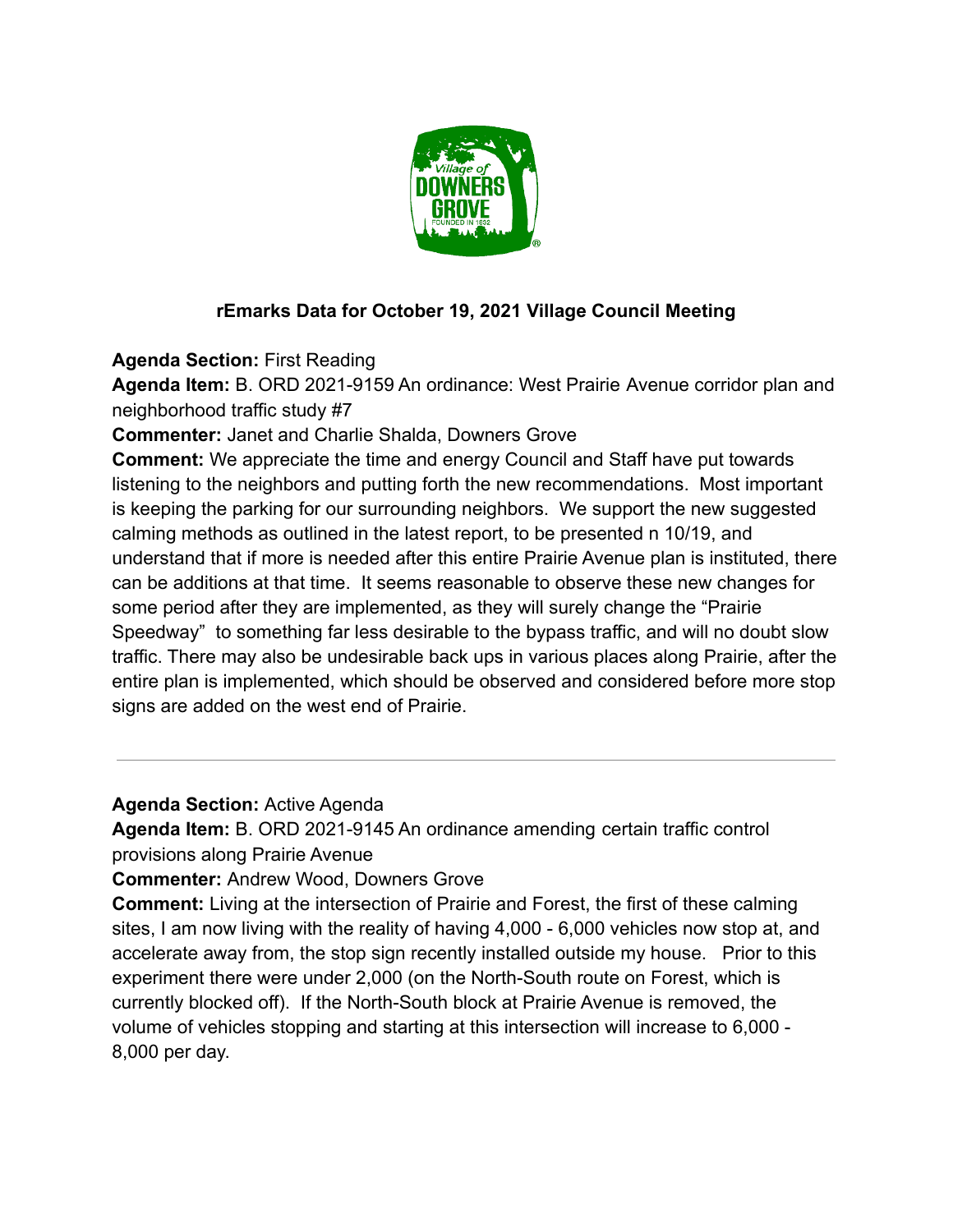With my living space located less than 50 feet from this new configuration, our indoor and outdoor lives are now lived against a backdrop of the constant engine and braking noise from cars, semis, construction trucks, buses, garbage trucks, village vehicles, emergency vehicles braking for, or accelerating away from, the intersection. This noise is exacerbated by people racing to get to the Main Street lights and any vehicle that has a bad muffler or one that is 'tuned'. Such noise prevents us from engaging in outdoor activities or 'normal' indoor activities such as listening to TV, radio or even family conversations. We have nowhere to go to get relief from the noise as our entire house and yard faces onto Prairie Ave., mere footsteps away from our front door. Being the closest house on Prairie Ave. to any of the planned stop signs, we are feeling more than any other household the very real downside of this 'calming' experiment.

In addition to the elevated noise there is a profound loss of privacy as all of those vehicles stopping can now see into our windows.

To provide relief from this, I implore the council to consider this following amendment to the plans before anything is implemented. Such an amendment would address the very real issue of noise pollution and privacy: Put in place a village-wide ordinance that prevents stop signs being installed on street intersections where the vehicle count is over 3,000/day and the stop sign, or stop line, is less than 60 feet from the nearest exterior wall of any residential property. Permanent Stop signs installed prior to 1/1/2021 would be grandfathered in.

**Agenda Section:** First Reading **Agenda Item:** A. ORD 2021-9155 An ordinance establishing video gaming regulations. **Commenter:** Laura Crawford, Downers Grove **Comment:** Date: October 18, 2021 To: Mayor Barnett and Village of Downers Grove Commissioners From: Laura Crawford, Chamber630 Re: ORD 2021-9155 An ordinance establishing video gaming regulations

On behalf of the 745 businesses of Chamber630, specifically, restaurants, brew pubs, clubs and recreational facilities located in Downers Grove, thank you for considering video gaming for establishments with an on-premise consumption liquor license, as a priority action item.

The proposed Ordinance 2021-9155 encompasses the Village's desire to provide exceptional municipal services and addresses the concerns that have been mentioned